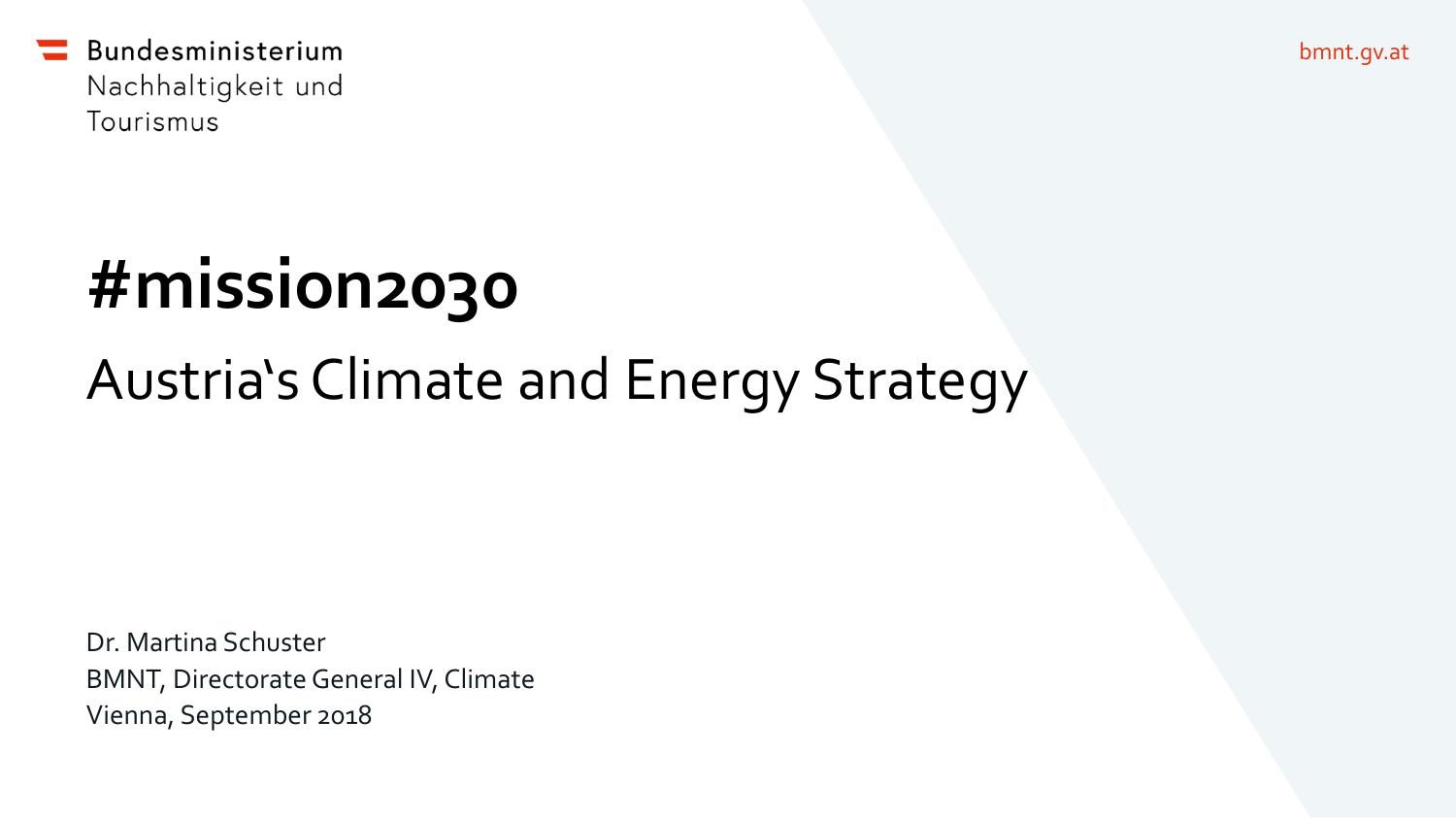### **Integrated Climate and Energy Strategy for Austria**

Government programme 2017-2022:

*"There is a need […] for an integrated strategy, both,* 

*with clear targets on renewable energy for all sectors, energy supply, energy efficiency and savings, infrastructure needs and market integration, innovation, research and development,* 

*as well asfor a medium and long term vision for a decarbonised future."*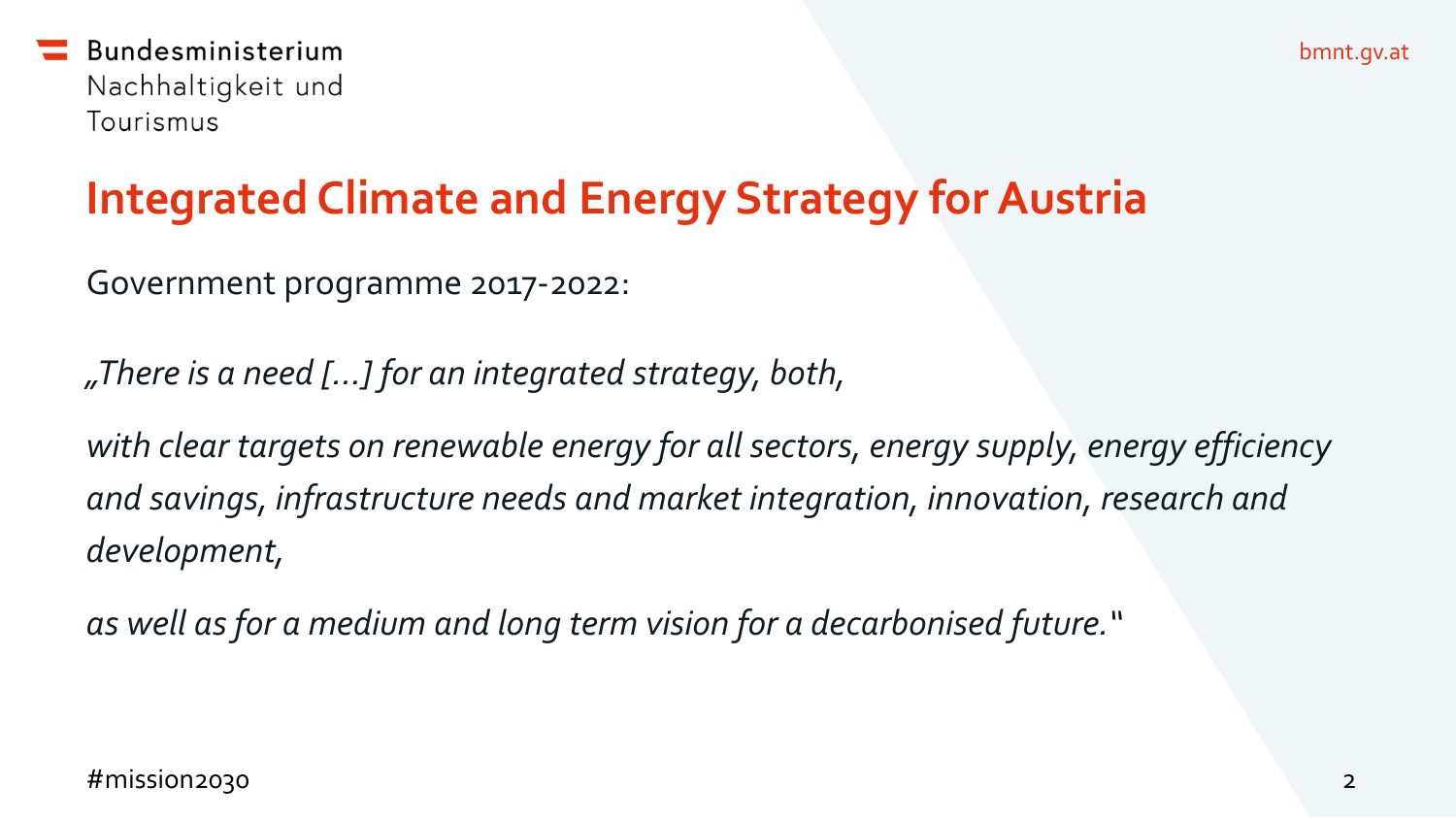# **Objectives**



bmnt.gv.at

Quelle: BMNT, Alexander Haiden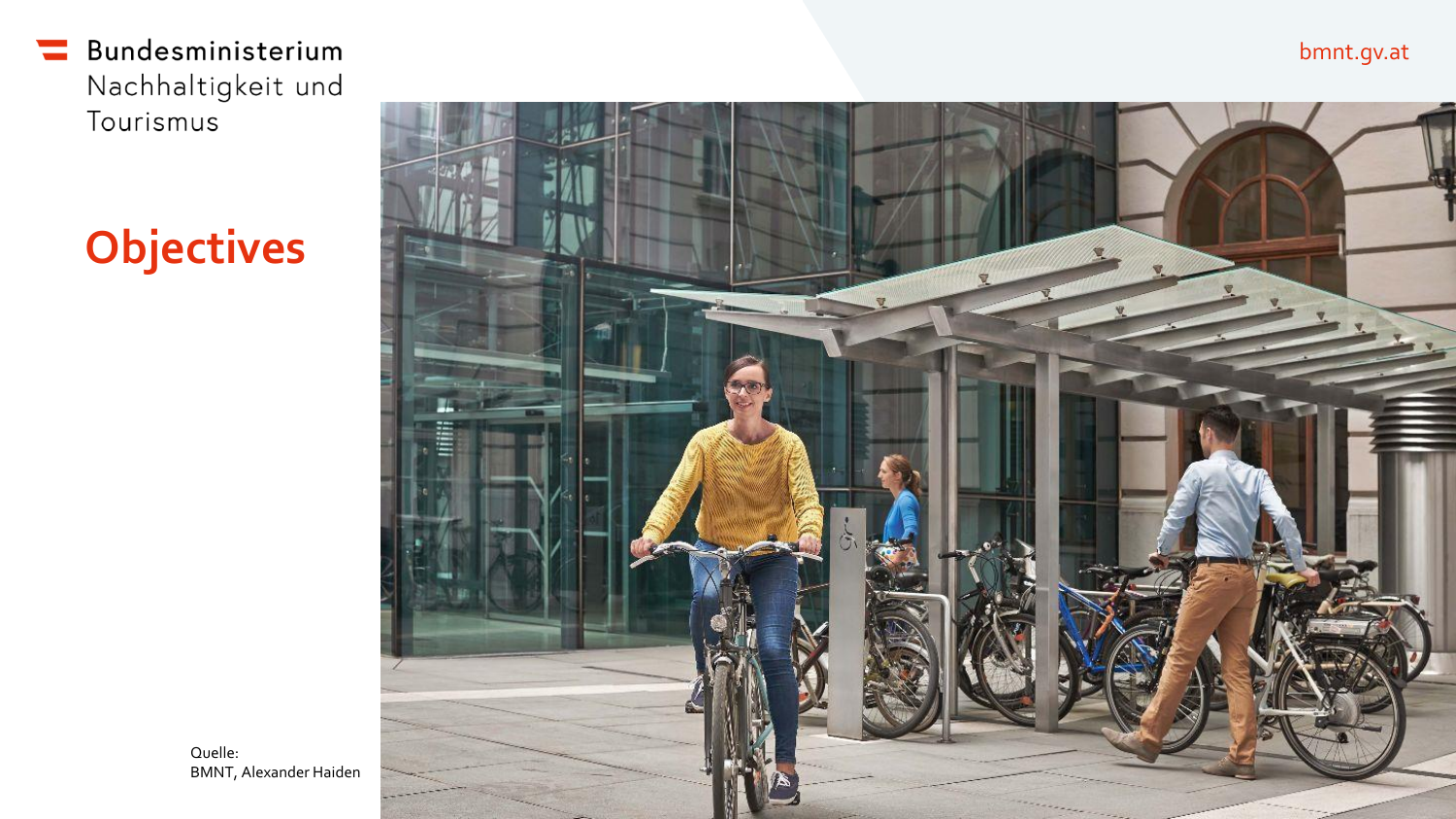# **Objectives**

#### **Environmental sustainability**

- Mitigation of GHG emissions
- Increased share of renewable energy
- Improvement of energy efficiency

Triangle of objectives

#### **Competitiveness/ affordability**

- Level playing field for industry
- Competitive energy markets
- Strengthening of research and development

#### **Energy security**

- Strengthening of domestic resource basis
- Risk management in electricity supply
- Infrastructure and storage
- Diversification of supply routes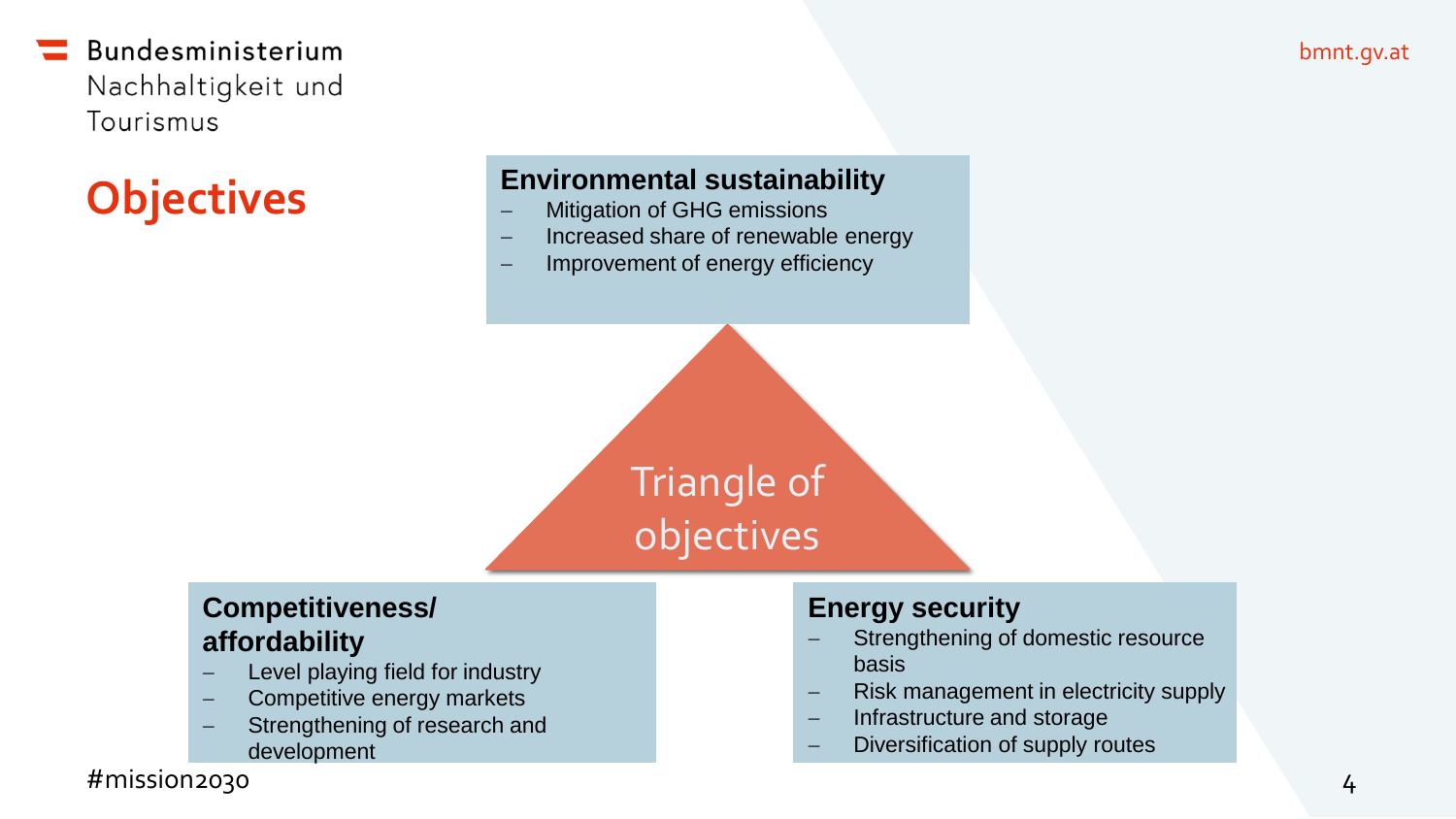### **Sustainability objectives in comparison with EU objectives 2020**

|                                                                                                                             | -20% GHG emissions (EU, 1990)                                             |                            | -40% GHG emissions (EU, 1990) |                                               |
|-----------------------------------------------------------------------------------------------------------------------------|---------------------------------------------------------------------------|----------------------------|-------------------------------|-----------------------------------------------|
|                                                                                                                             |                                                                           |                            |                               |                                               |
| <b>Renewables</b><br>Share of renewable energy (gross)<br>domestic energy consumption)<br><b>Sub-target for Electricity</b> | 20%                                                                       | 34%<br>(2016: 33,5%)       | 32%                           | 45-50%*<br><b>100%</b><br>im-/export balanced |
| <b>Energy efficiency</b>                                                                                                    | 20%<br>indicative                                                         | 1050 PJ<br>(2016: 1121 PJ) | 32,5%<br>indicative           | 25-30%<br><b>Reduction</b>                    |
|                                                                                                                             | Reduktion gegenüber prognostiziertem Energie-<br>verbrauch 2020 bzw. 2030 |                            |                               | primary energy<br>intensity<br>vs. 2015       |
| <b>GHG emissions</b><br>Reduction vs. 2005 in non-ETS sectors                                                               | $-10%$                                                                    | $-16%$<br>$(2016: -11\%)$  | $-30%$                        | $-36\%**$                                     |

\*national objectives to be determined according to Governance-Reg. \*\* national target according to Effort-Sharing-Reg.

**2030**

#mission2030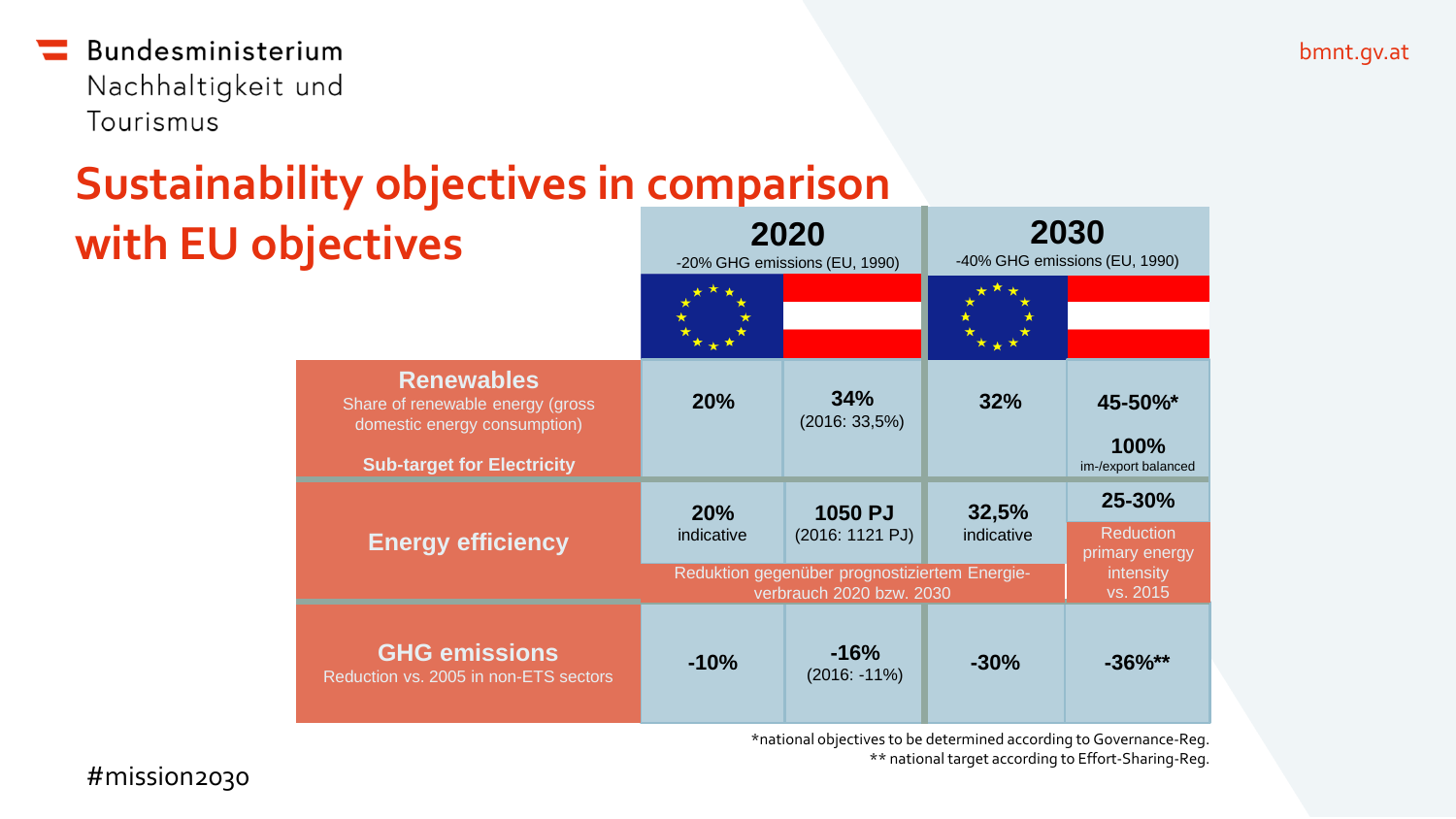# **Guiding principles**



bmnt.gv.at

Quelle: BMNT, Alexander Haiden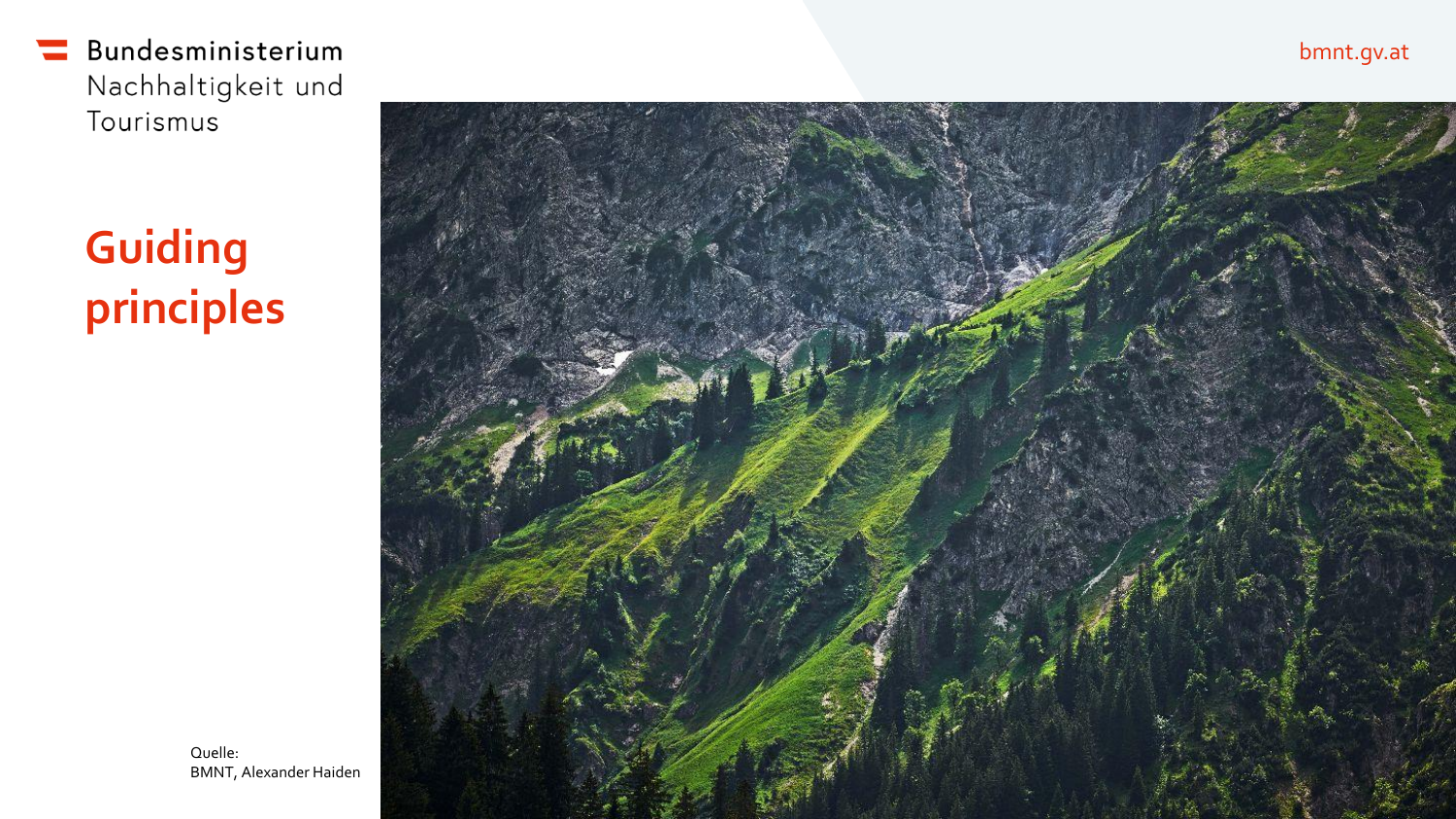# **Relevant guiding principles (1)**

- Energy as an overall system ("Sector coupling")
- Retention of efficient infrastructure
- Decarbonisation without nuclear energy
- Low emission mobility
- Neutrality of technologies on 2050 decarbonisation trajectory
- Location for business growth & jobs
- Research and Innovation as a driving force
- Digitalisation as an opportunity #mission2030 7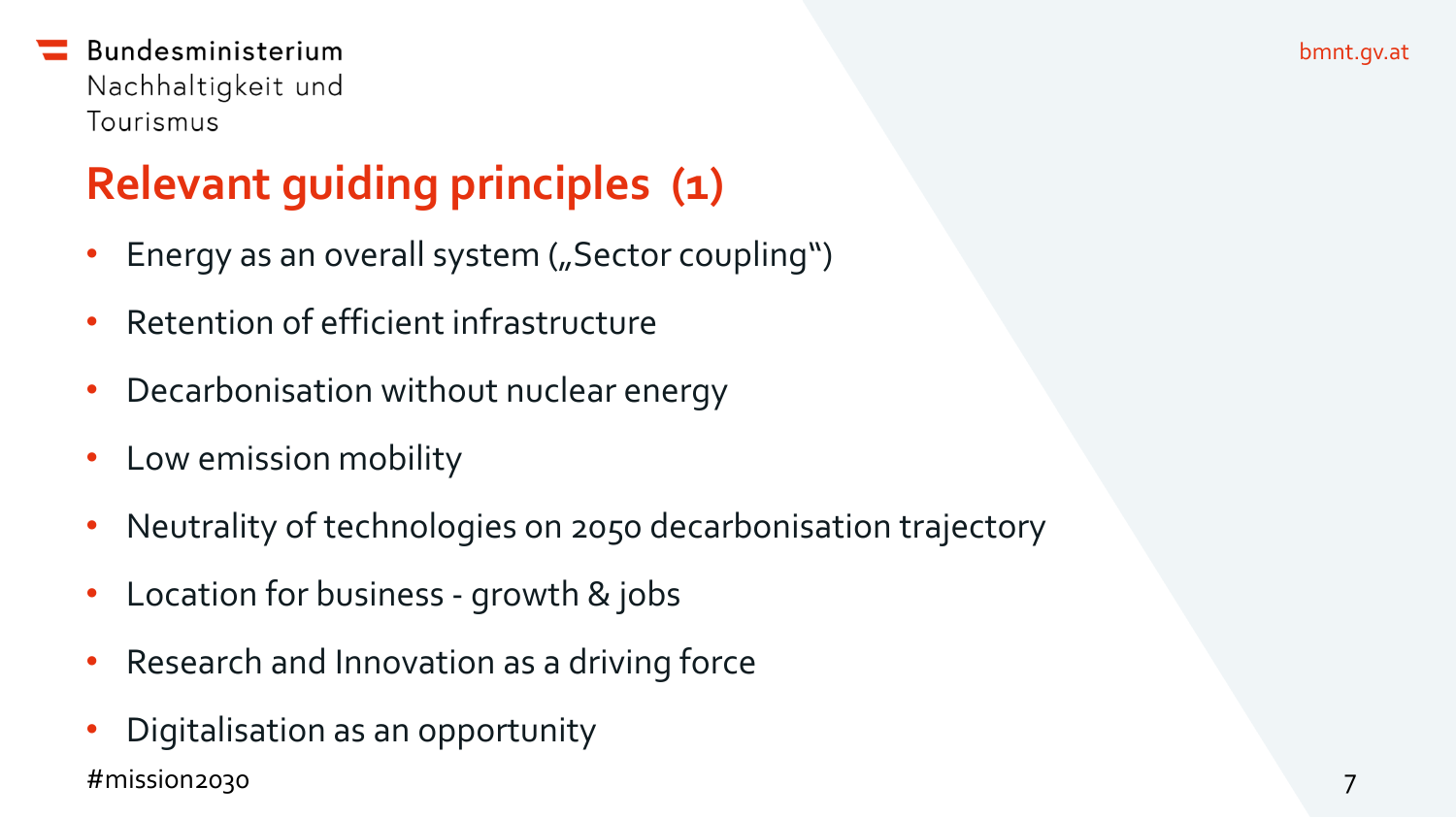# **Relevant guiding principals (2)**

- Minimise administrative burden, efficiency of subsidies
	- Avoidance of multiple subsidisation
	- Cost-effective cooperation among federal state, provinces and municipalities
	- Review and step-wise cutback of counterproductive measures
- Synergies among governance levels
	- Cooperation in strategies and legislation, objective: cost-effective decarbonisation
	- Clear distribution of responsibilities and tasks
- Sustainable finance
	- Strengthening of private investment
	- "Green Finance" schemes
	- Reforms in investment and structural policies
	- Avoidance of "lock-in" effects

#### #mission2030 8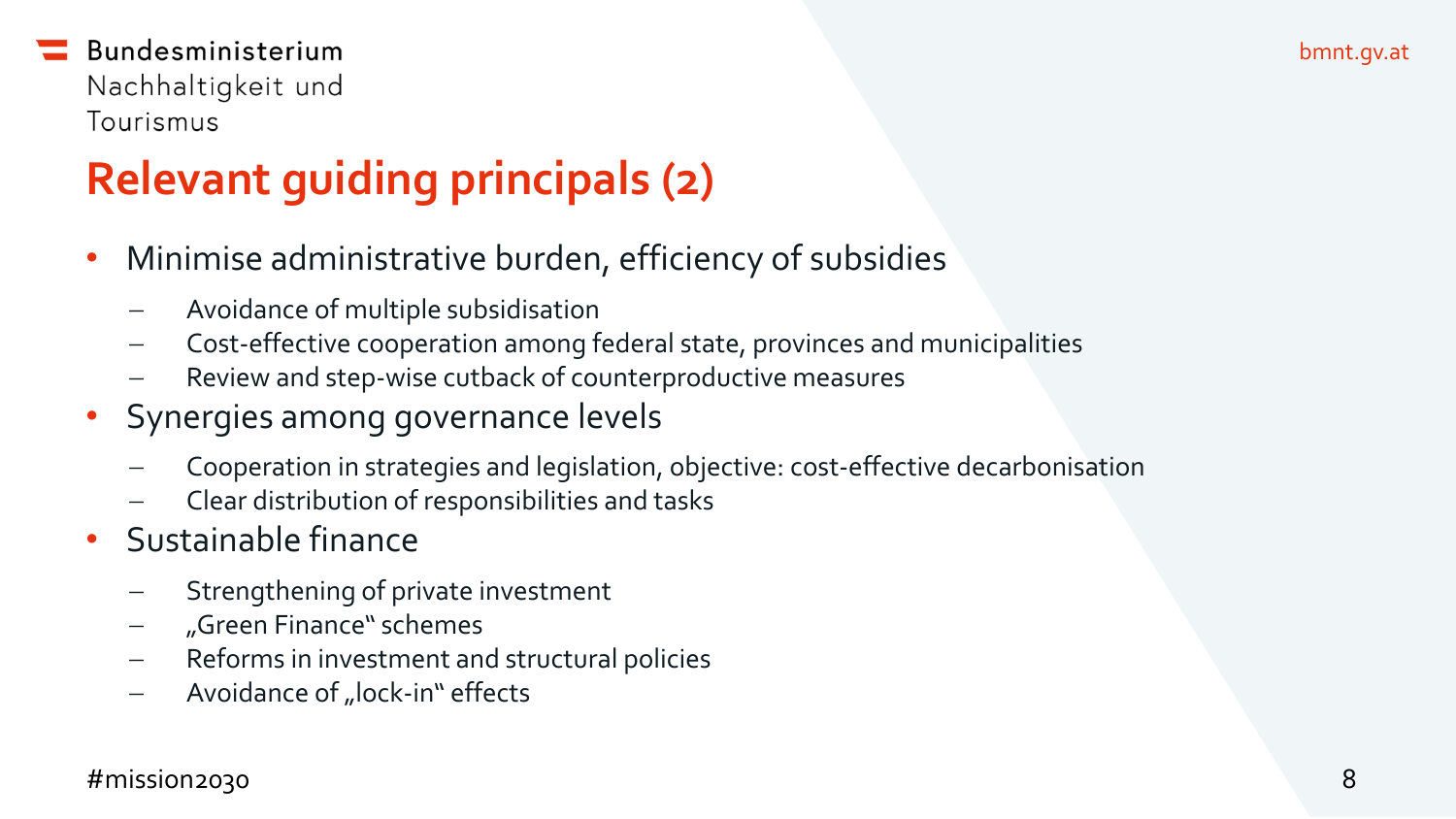# **Lighthouse projects**



bmnt.gv.at

Quelle: BMNT, Christopher Fuchs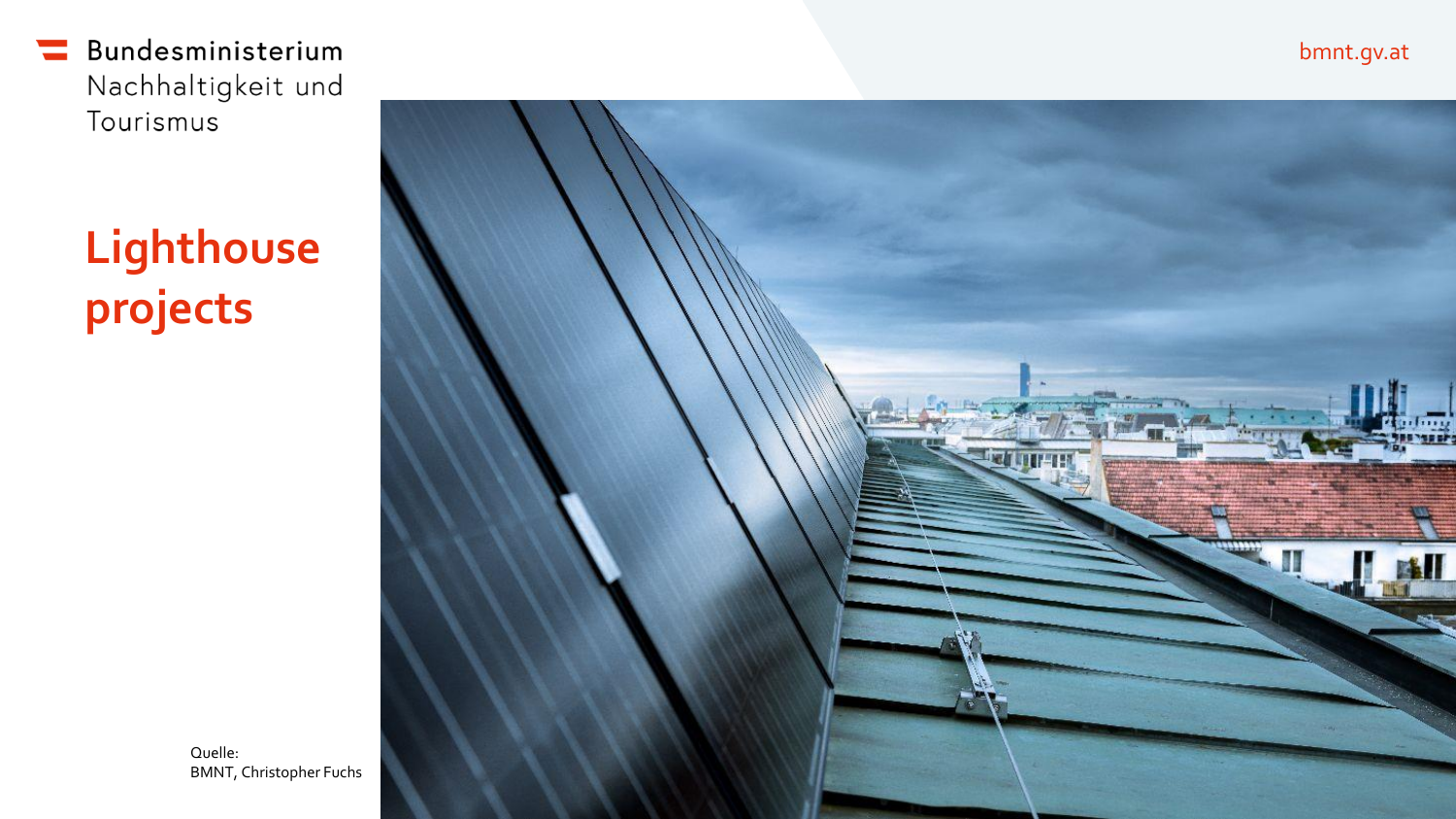# **12 Lighthouse projects (1)**

- Mobility
	- − LH 1: Efficient carriage of freight logistics
	- − LH 2: Strengthening of rail public transport
	- − LH 3: E-mobility initiative
- Buildings/heat supply
	- − LH 4: Energy improvement of building stock
	- − LH 5: Heat supply from renewables

#mission2030 10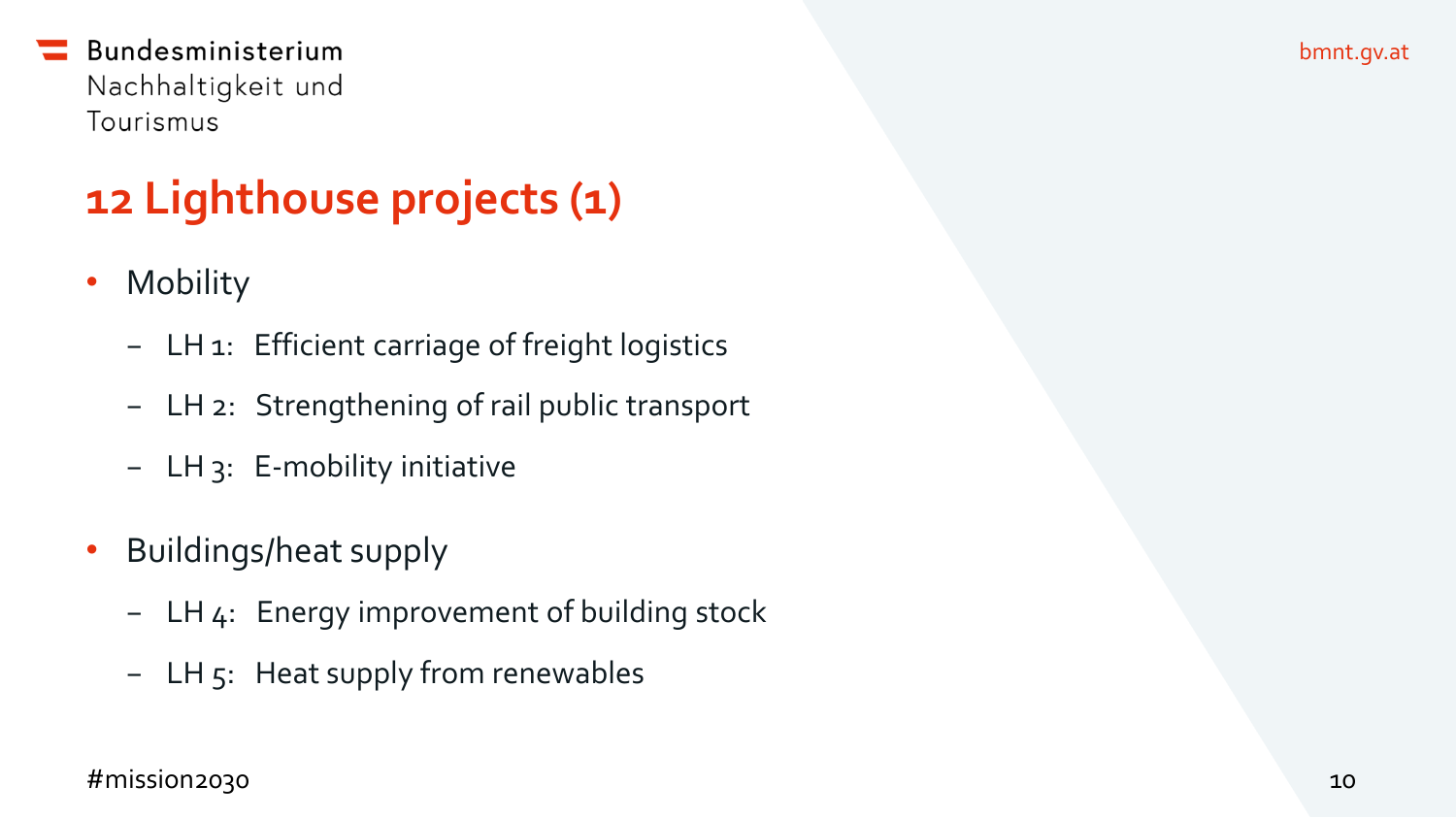# **12 Lighthouse projects (2)**

- Renewable energy/electricity
	- − LH 6: Programme for "100.000 roofs" photovoltaic and micro storage
	- − LH 7: Renewable hydrogen and biogas
- Financing
	- − LH 8: Green Finance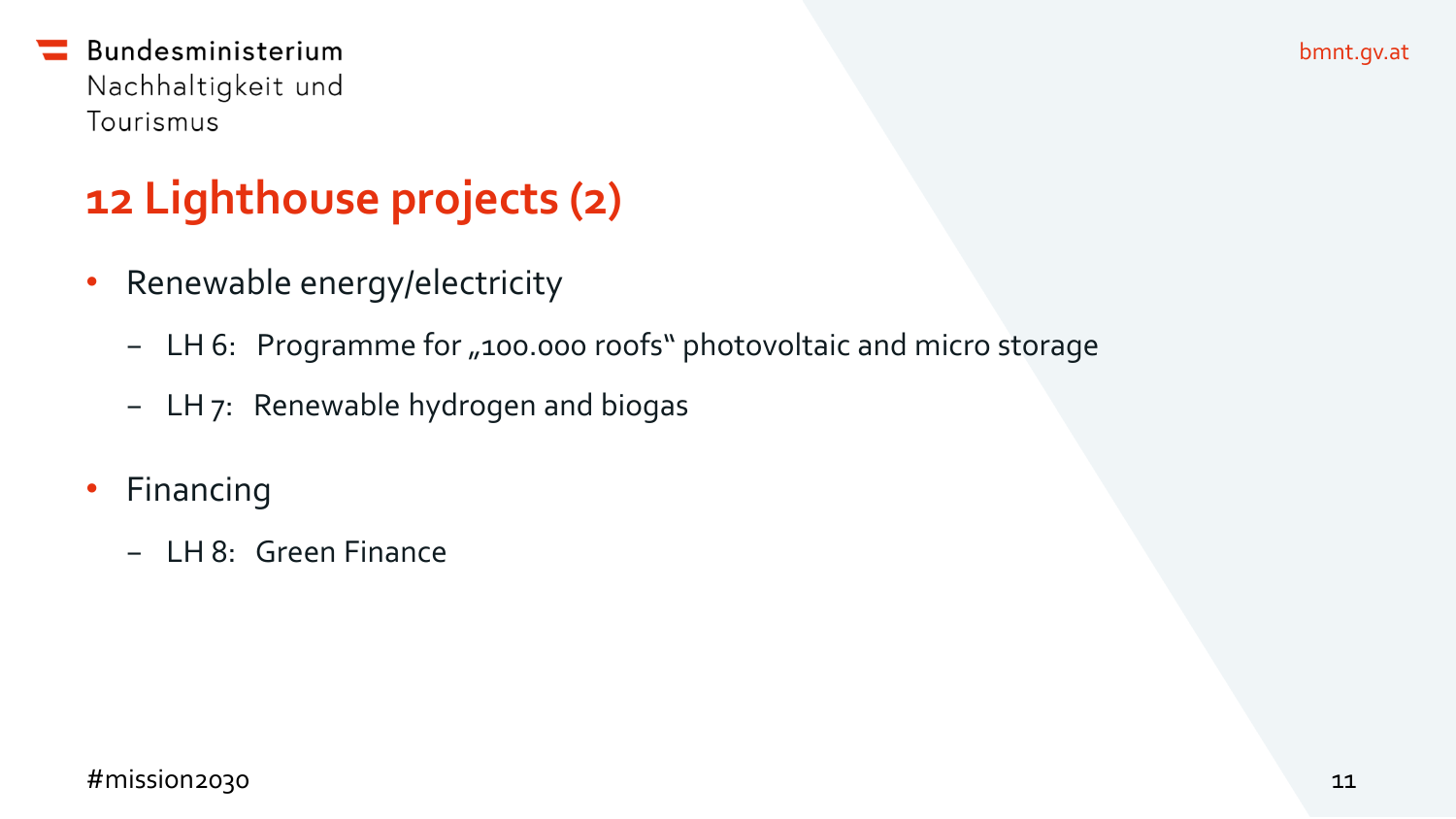bmnt.gv.at

### Bundesministerium Nachhaltigkeit und Tourismus

# **12 Lighthouse projects (3)**

- Research/innovation
	- − LH 9: Energy systems for the future
	- − LH 10: Programme Mission Innovation Austria
- Horizontal topics
	- − LH 11: Communication Education and awareness raising for a sustainable future
	- − LH 12: Bio-based economy Strategy

#### #mission2030 12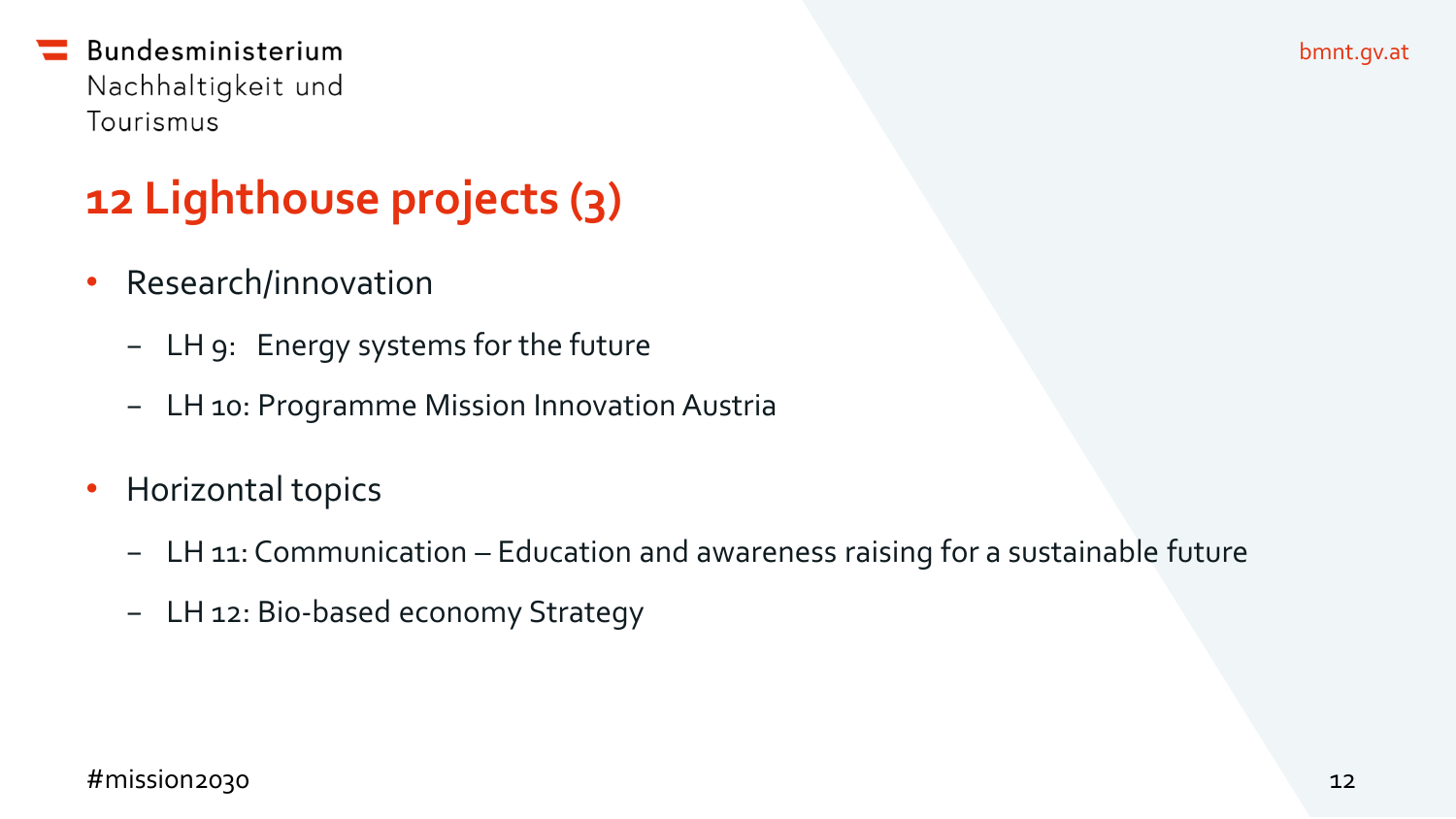# **Implementation**



bmnt.gv.at

Quelle: BMNT, Alexander Haiden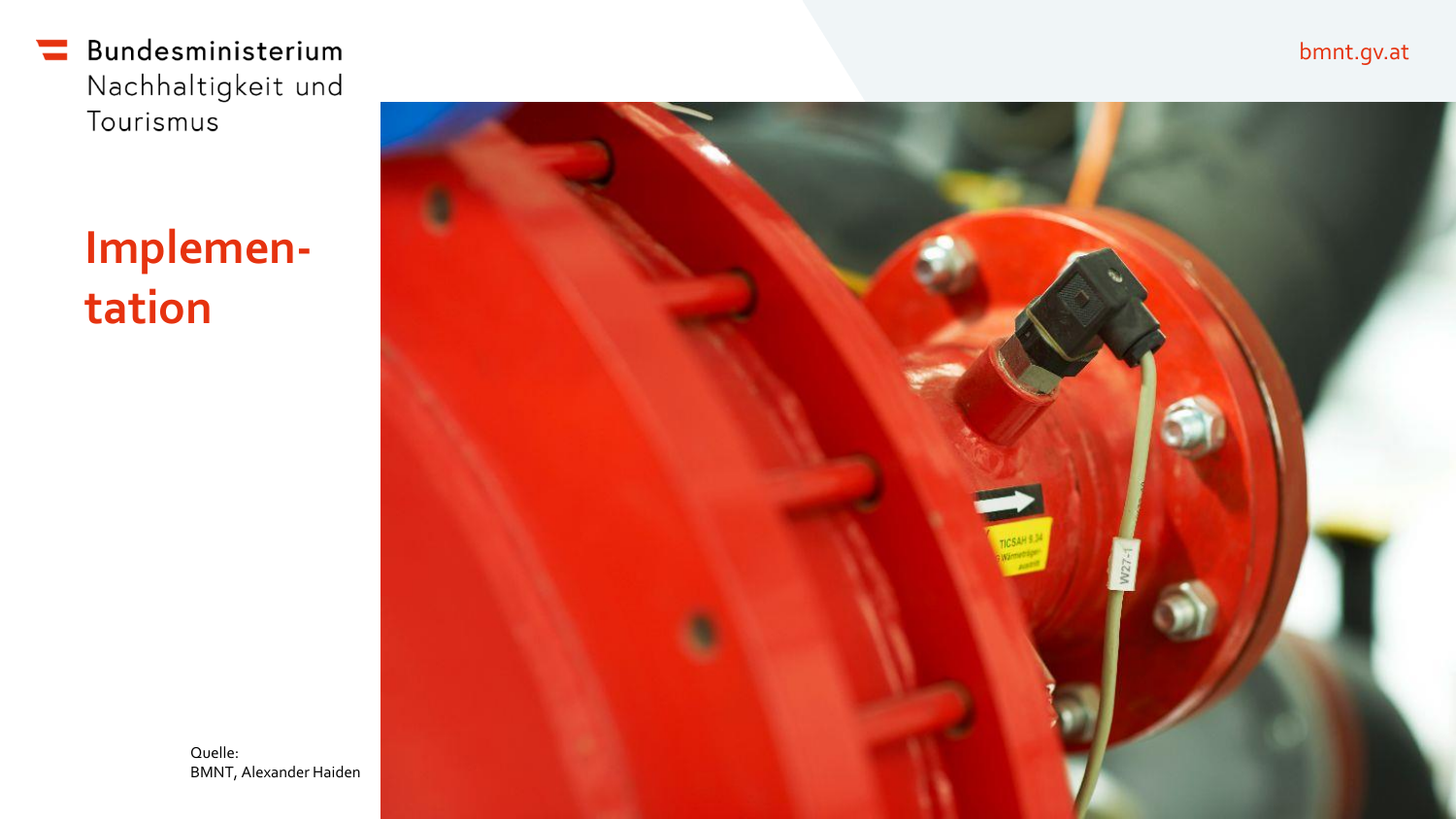### **Implementing instruments**

- #mission2030 is the starting point of a long-term transformation in energy policies
- Achievment of the objectives requires different instruments, i.a.:
	- − Subsidies
	- − Innovative financing schemes ("green Finance")
	- − Regulatory measures
	- − Fiscal measures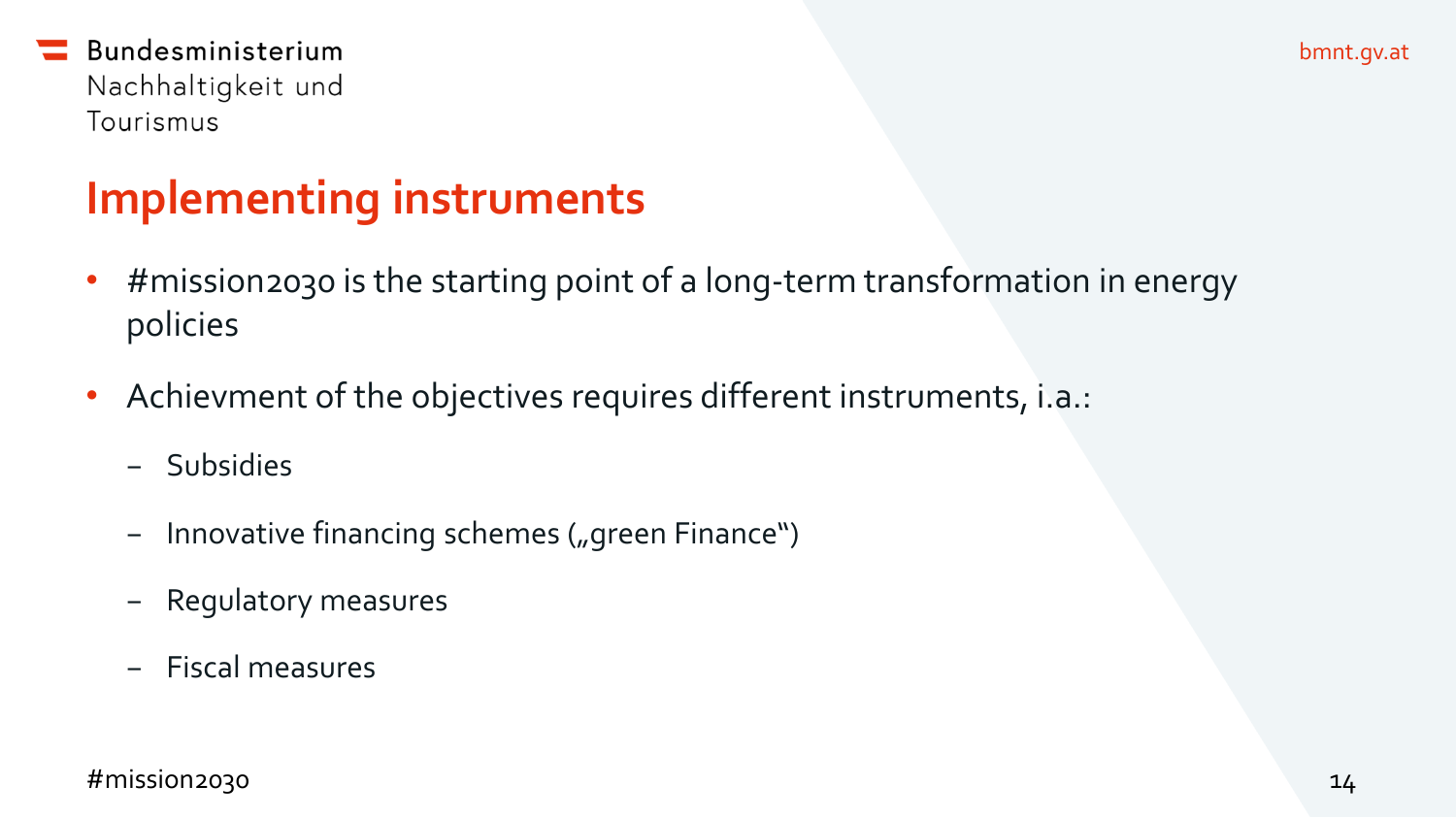### **Next steps and monitoring**

- Implementing process on lighthous projects has started yet
- Ongoing cooperation with Ministry of Transport, Innovation and Technology (i.a., common process on Action Plan "Competitive and clean mobility 2030")
- Fall 2018: Discussion process with provinces and stakeholder consultation under national energy and climate plan (NECP) according to EU Governance Regulation
- 31.12.2018: Draft NECP will be submitted to European Commission
- Final NECP by end of 2019
- Evaluation of #mission2030 every five years (together with NECP)  $\#$ mission2030  $^{15}$